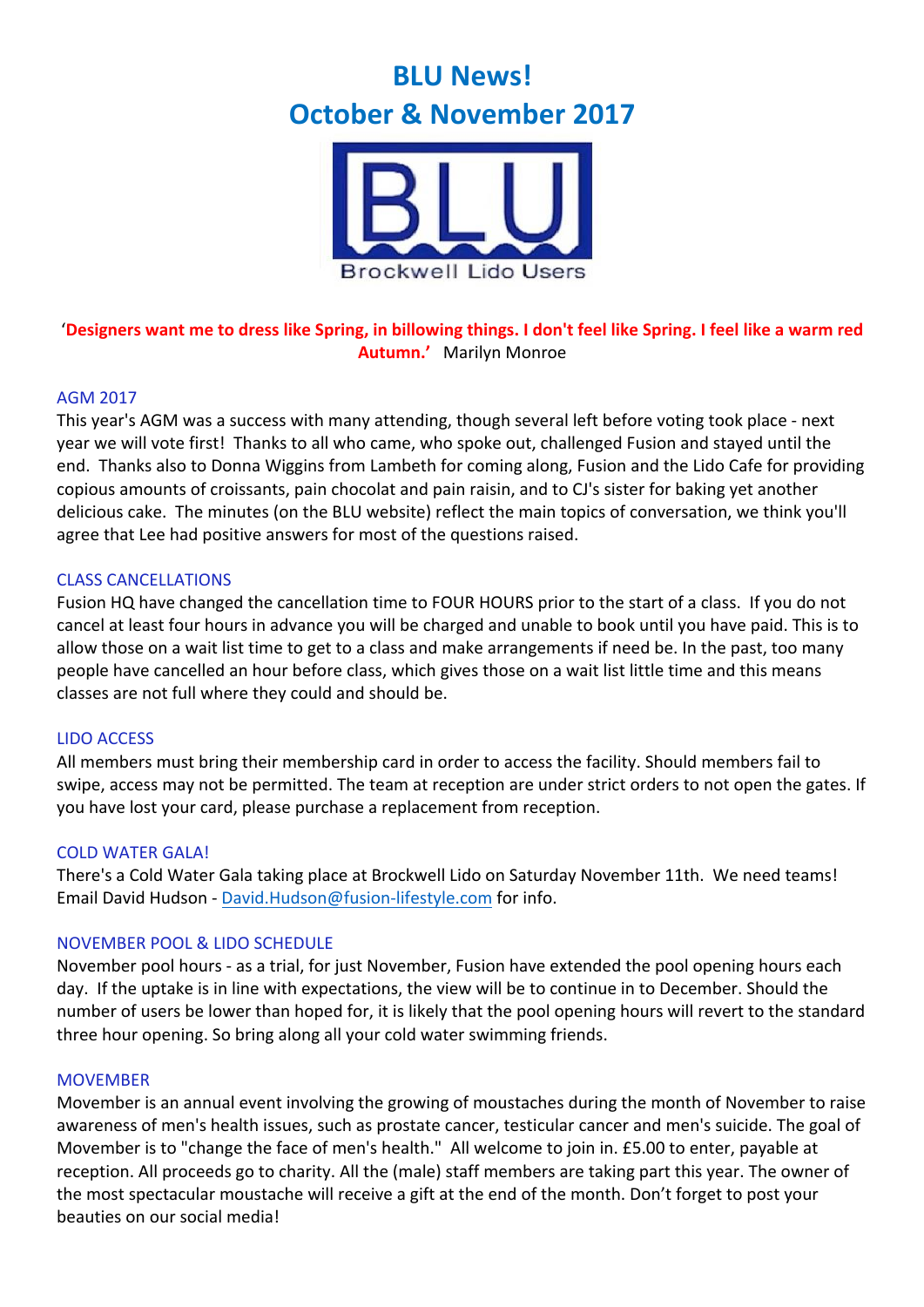#### WINTER SWIM TICKETS & OUTDOOR SAUNA

These are still available and are valid until 30th April 2018 - costs are:

£97.00 standard £80.00 concession

The outdoor sauna is free to FULL MEMBERS of Brockwell Lido. If you have an annual swim pass or PAYG, the charge is £1.50 per day or £12.50 for a winter season ticket. Regular checks will be made by management to stop users who haven't paid. For those who have asked, the cost of an annual swim pass is £279.15

Please look after the outdoor sauna and do not abuse it. Anyone caught using pool water will be asked to leave. Non pool water is available, please use it. If the sauna breaks down again due to misuse, it will close.

#### **BEANIES ON SALE!**

Why not buy a Brockwell Lido Beanie - on sale NOW at reception, £12. They proved hugely popular last winter! Deliciously warm. Some people we know have one in every colour...

#### REMEMBER, REMEMBER THE 5TH NOVEMBER

Lambeth is putting on its annual Firework display in Brockwell Park on Saturday 4th November. Pay in advance, children under 3 go free. The Lido carpark is likely to be closed, but on street parking is free after 5.30pm and parking around Herne Hill should be available after 2pm, please check on street parking times.

#### **THE LIDO CAFE**

Bonfire night bookings on Saturday 4th November are now open - delicious smokey chilli, mulled wine and cider and a space to watch the fireworks on the terrace.

TLC will close on Friday 24th November from 11am for a wedding. They will be open for coffee 9-11am.

There's a superb Christmas menu and TLC is now open for bookings, Wednesdays - Fridays 6th-22nd December 2017

TLC closure dates for the festivals are:

Closed 24th - 26th Dec

Open 9am-4pm 27th - 31st Dec (food 10am-2pm only)

Closed Mon 1st Jan 2nd Jan onwards - open as usual

#### **CHRISTMAS DAY SWIM**

Bookings will open mid-November, donations on the door. Pool opening will be 09:30-10:30. The outdoor sauna will be open. Please bring mince pies and cakes!

#### **BLU MEMBERSHIP**

BLU relies on you, our members, to give us credibility and influence when it comes to taking ideas and complaints to Fusion. Could you get a friend who uses the Lido to join us? There's no fee, no annoying emails, one Newsletter every month, and if you're interested in being more involved in the present and future of the Lido and BLU, we'd love to hear from you.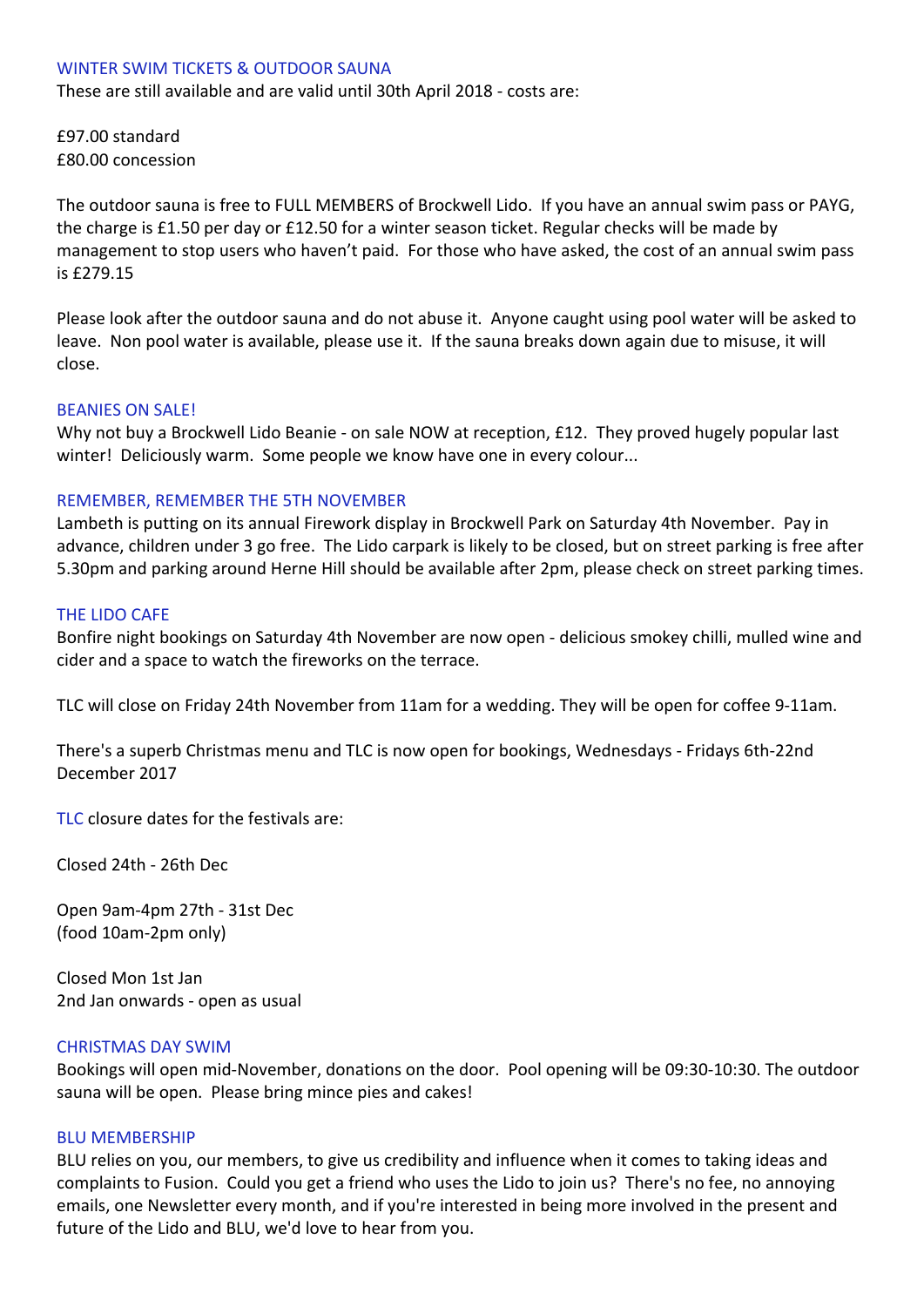#### **GYM REFIT**

We hope you are making the most of the gym refit, feedback so far has been positive, with the power mill being an instant favourite! If anything is broken or you have issues, please contact a member of staff. If you don't tell them, chances are they don't know about it!

#### **A NOVEL IDEA**

According to Brixton Blog, "Brockwell Lido is set to feature in a major film based on a novel by former Brixton resident Libby Page. The novel, The Lido, her first, is due to be published in spring next year. Its plot is based on the friendship between two women  $-$  a 26-year-old looking for roots and an 86-year-old pensioner who already has strong ones – and the classic Brixton theme of a much-loved institution threatened by redevelopment. The two join forces to save the Lido, which faces closure. All well and good, and congratulations to Libby. BUT...the three real local swimmers who actually launched BLU one August morning in 2001 and worked tirelessly for several years to save our Lido from closure might feel just a little bit miffed. Admittedly none of them was 86 or 26 at the time and they were already friends when they launched BLU but the fictional story is uncomfortably close to the real one. Let's not forget the facts! And let's thank Mary, Judy and Yvonne for what they have achieved. Unfortunately, the threesome did not gain a six-figure fee for their efforts but they do have the daily reward of observing the Lido in its current glory. For the real story, get hold of a copy of Peter Bradley's wonderful book about the history of the Lido, Out of the Blue. It is available from Herne Hill Books near Herne Hill Station.

#### SOLAR LIGHTS

Solar lights have been installed along the path to Dulwich Road. While these are very welcome as an attempt to make walking here after dark less dangerous, however, we are a bit disappointed about their low level of illumination.

#### **WIFI**

Yes, we have moved into the 21st century and we now have Wifi in the gym. Check the boards for the password. And if you have a Netflix account, you can log in and watch while you shed the kilos. We hear that one generous user has left his account open for others...you just have to find the right piece of equipment!

#### IF WATER WAS MY BEST FRIEND by Jane & Eleanor Age 9

I'd always play with it Until I was drenched If water was my best friend I'd use it well If water was my best friend For its birthday I'd buy it chlorine And if water was my best friend In the summer holidays I'd take it to Cyprus And at half term I'd take it to Wales

From Waterwords. Edited by Melanie Mauthner and Hylda Sims and published by **BLU** in 2008

#### CANCELLATIONS AND FREEZING MEMBERSHIP

If members give one full month's notice, you can cancel membership OR freeze it from a week to longer, if you are going away, so you don't waste your membership. If you want to freeze membership within this period, it has to be approved by the General Manager based on medical grounds only. If notice is received after the 1st of the month, no changes will be made until the 1st of the following month.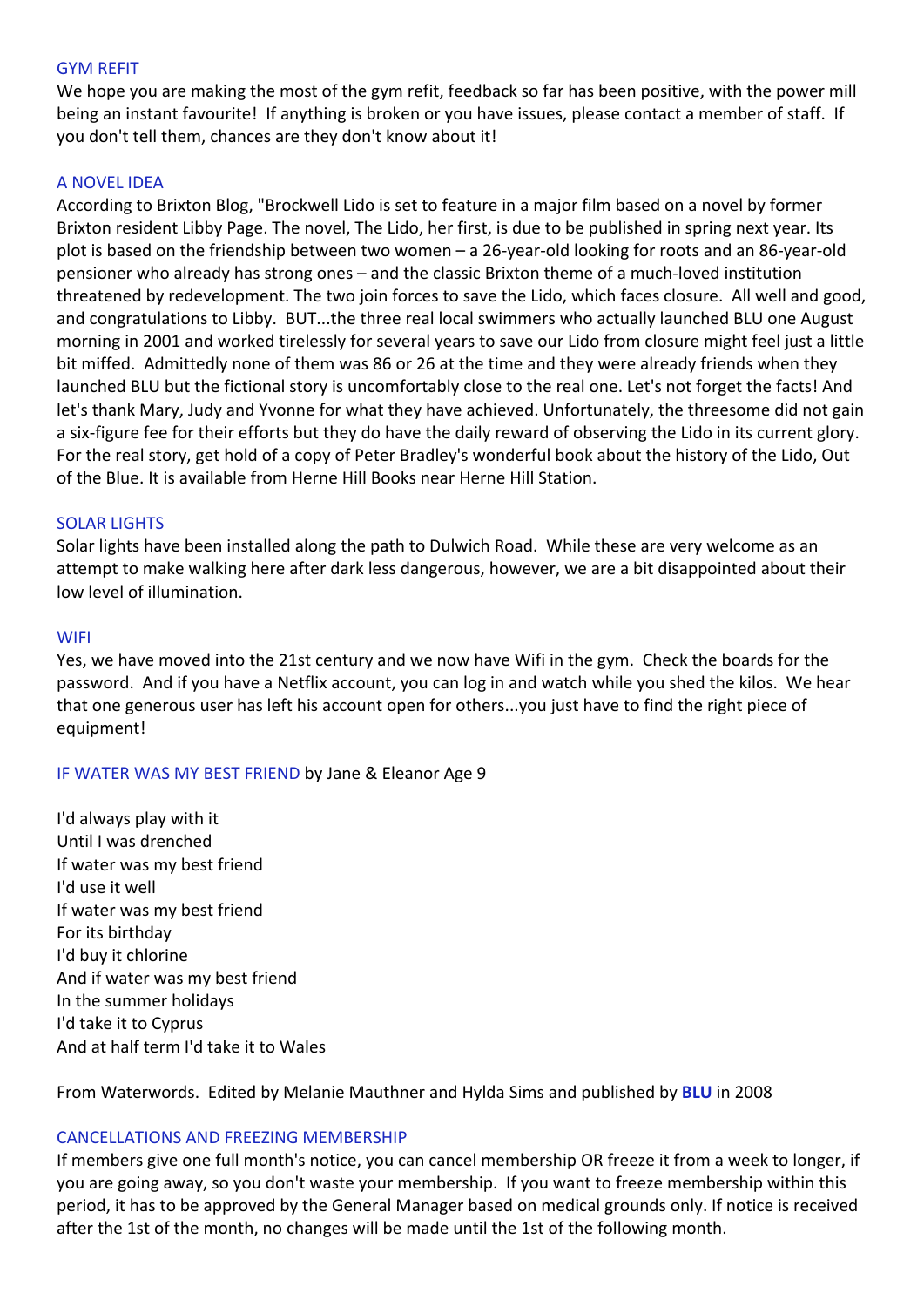#### SWIMTAG

SWIMTAG is designed to motivate and support our swimmers. Using membership cards to activate a wristband on the docking station, simply slip on a band and jump in the pool. Return your wristband to the docking station and swim data is automatically uploaded to the website. Stats can also be automatically emailed to members. Swimtag is only available to Lido members, as your cards are swiped and linked to your online account. And it's free and compatible with other Apps, such as Fitbit. Ask at reception for more details.

#### FUSION LIFESTYLE APP

We're aware than not everyone has a smartphone or computer, so booking via phone or in person are the only options. However, some of you will have already discovered the Smartphone App that enables you to book classes online. Check timetables & book up to 7 days in advance.

#### SWIM

- Free swimming for over 60's, weekdays before 10am.

- Check out concession prices for various groups, early bird swimming discounts, and family tickets for 1 or 2 parent families with a second parent receiving a 50% discount and the children also receiving discounted rates. Contact the team at Brockwell Lido for more information, or enquire at reception.

#### **SOCIAL MEDIA**

BLU

Twitter - @BrockwellLido Facebook - @BrockwellLidoUsers Instagram - brockwelllidousers

#### **BROCKWELL LIDO**

Facebook: @BrockwellLidoUK Twitter: @Brockwell Lido Instagram: Brockwell lido

#### **HEALTH SUITE**

A polite notice to all users that no oils, salts or body lotions are to be used anywhere in the health suite and please note SHAVING IS NOT PERMITTED. Several people have been politely asked to refrain from this, it is highly unpleasant for other users. We would also like to advise that food is also not permitted within the Health suite area. Please shower before and after you use the sauna, steam room and hydrotherapy pool. It's up to everyone to help keep this facility clean by following all rules. BLU members may ask you to stop doing any of the above if they see you, respect everyone's wishes. If you are walking between the pool and the dry side, PLEASE wear footwear and avoid dripping on the floor in reception to avoid accidents.

#### SOCIAL MEDIA MANNERS

BLU does not condone and will not tolerate bullying or harassment via social media or in person, of Lido users and staff. We will take all necessary measures to deal with any unsavoury behaviour.

#### LIDO CAR PARK

Parking enforcement is in effect, please make sure you are parked in the correct bays as tickets will be issued. Drivers who park in disabled bays (without a blue badge), loading bays or even try and squeeze into the motor cycle bays (yes, a few drivers have been wedged in unable to leave) BEWARE! PLEASE don't do it.